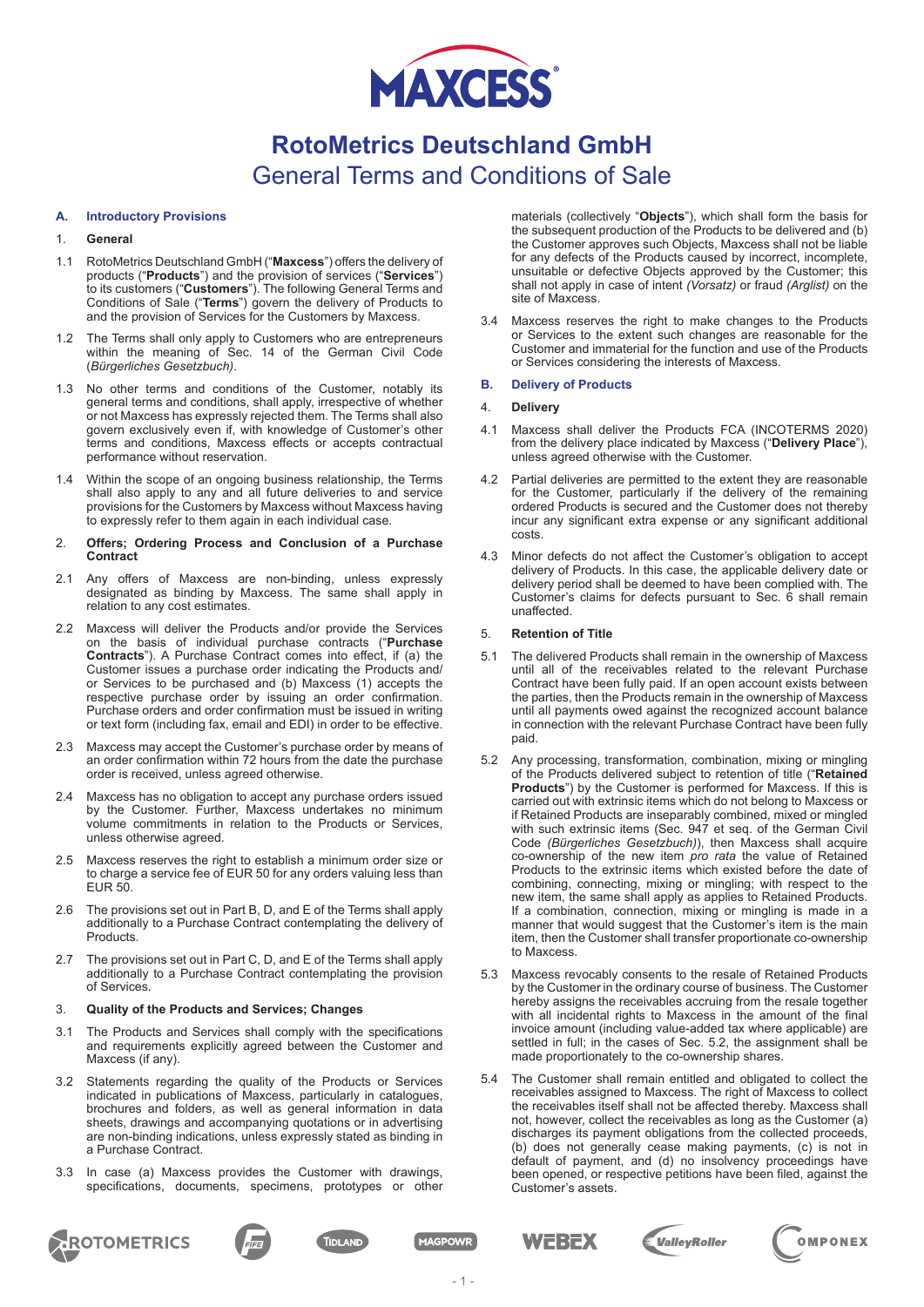If one of the foregoing conditions has been met, then the Customer shall without undue delay inform Maxcess thereof in writing. Upon request of Maxcess, the Customer shall notify any debtors about the assignment and provide Maxcess with any documentation required for the enforcement of its rights.

- 5.5 Apart from that, the sale, pledge or assignment as security is prohibited for the Customer. Customer shall give notice of the ownership of Maxcess in the event of seizures and other impairments of the ownership interests and shall notify Maxcess hereof in writing without undue delay.
- 5.6 During the period of retention of title, the Customer shall treat the Retained Products with care and fully insure them at its own expense against risks and damages, such as robbery, fire and water and, upon request, furnish proof thereof to Maxcess.
- 5.7 If the laws of a country in which Retained Products are located do not permit a retention of title, but allow Maxcess to retain other comparable security interests in the Products, then Maxcess may enforce such other security interests. Where special regulations or any other provisions are applicable to a retention of title or other comparable security interests in such country, the Customer shall carry out the terms of such regulations or provisions to validate and preserve the rights of Maxcess.
- Maxcess will release securities it is lawfully entitled to in case their sum exceed the unsettled claims to be secured by more than 20%.

# 6. **Defects**

- 6.1 The Customer shall inspect the Products upon delivery and notify Maxcess of any defects pursuant to Sec. 377 of the German Commercial Code *(Handelsgesetzbuch)*. Such notification of defects shall be made in writing and provide specific details of the defect. Obvious defects shall be notified to Maxcess without undue delay, but at the latest within one (1) week after delivery. Obvious defects are externally visible defects such as obvious damages in transit as well as obvious deviations of identity, quality or quantity of the Products. Hidden defects shall be notified without undue delay, but at the latest within one (1) week after being discovered. If the Customer fails to notify Maxcess of any defects pursuant to the preceding provisions, the Customer's claims for such defects shall be excluded.
- 6.2 Maxcess may rectify any defects by repairing or replacing the defective Products at its sole discretion ("**Subsequent Performance**"). Any Subsequent Performance shall be made without acknowledgement of a legal obligation. In case of any Subsequent Performance, the remainder of the original limitation period shall run from the completion of the Subsequent Performance.
- 6.3 Maxcess shall bear the direct costs associated with the Subsequent Performance, particularly the costs of transport, journeys, labour and material as well as the reasonable costs for the dismantling and assembly of the Products (together "**Subsequent Performance Costs**"). Upon request, the Customer shall make available to Maxcess the defective Products for inspection purposes at the Delivery Place; the obligation of Maxcess to bear the Subsequent Performance Costs shall remain unaffected. However, the obligation of Maxcess to bear the Subsequent Performance Costs shall be excluded to the extent that the expenditure is increased as a result of the Products being brought to a place other than the Delivery Place; Maxcess may charge such increased costs to the Customer.
- 6.4 If the Subsequent Performance finally fails, the Customer may rescind the affected Purchase Contract; however, in case of a minor defect, the Customer shall not be entitled to rescind the affected Purchase Contract. In any case, the Customer shall not be entitled to reduce the price of the affected Purchase Contract.
- Maxcess has no obligation to perform Subsequent Performance in case the defects are caused by:
	- (a) any incorrect, incomplete, unsuitable or defective Customer Objects;
	- (b) the compliance with any specifications or requirements of the Customer;
	- (c) unsuitable or improper use of the Products, particularly in the event of a violation of applicable statutory provisions, standards of the professional or industrial as-sociations, safety standards or recognized rules of technology;
- (d) a modification of the Products by the Customer or use of the Products together with items not provided by Maxcess or which Maxcess has not recommended to be used together:
- (e) faulty or negligent handling or storage of the Products;
- (f) extrinsic chemical, electrochemical or electrical influences; or
- (g) a failure to comply with the notifications of Maxcess with respect to the avoidance of defects.
- 6.6 With respect to any recourse claims arising out of the supply chain, the statutory provisions shall apply. However, any damage claims arising out of the supply chain are subject to the provisions of Sec. 14.
- 6.7 Further claims for defects of any kind whatsoever are excluded, without prejudice to any claims for damages, which shall be subject to the provisions of Sec. 14.
- 6.8 If the Customer wrongly asserts claims for defects (e.g. if the Products are actually not defective), Maxcess may charge to the Customer the reasonable costs incurred to Maxcess in this connection. The same shall apply if Maxcess wrongly grants claims for defects without being obliged to do so.
- 6.9 The limitation period for claims for defects shall be one (1) year commencing upon delivery of the Products to the Customer. This shall not apply in the following cases: (a) fraudulently concealed defects *(arglistiges Verschweigen eines Mangels)*, (b) liability under the German Product Liability Act *(Produkthaftungsgesetz)*, (c) defects for which a guarantee for the quality of the Products *(Beschaffenheitsgarantie)* was given as well as (d) applicability of Sec. 445a, 445b and 445c of the German Civil Code *(Bürgerliches Gesetzbuch)*; in the case of claims for damages, this shall also not apply in the following cases: (a) injury to life, body and health *(Verletzung von Leben, Körper oder Gesundheit)* or (b) intent *(Vorsatz)*, fraud *(Arglist)* and gross negligence *(grobe Fahrlässigkeit)* of Maxcess or its legal representatives, executives, employees and vicarious agents.
- 6.10 Sec. 12 shall apply in case of an infringement of Third Party IP Rights by the Products.

# 7. **Product Liability**

- 7.1 The Customer shall duly perform its monitoring obligations and inform Maxcess immediately in writing, in case it obtains knowledge of or has suspicion of (a) any alleged, potential or actual defects or other product characteristics, which are relevant to product liability (together "**Product Defects**"), in particular that require or appear to require corrective measures, warning notices, recalls or other service actions ("**Field Measures**"), and/ or (b) any related governmental agency orders, judicial decisions and actual or impending third party claims.
- 7.2 The Customer shall secure potential evidence in relation to a product liability case and provide Maxcess with all necessary and potential evidence and other relevant information which are relevant to such product liability case upon request. This obligation shall continue until potential product liability or recourse claims against Maxcess expire.
- 7.3 The Customer shall (a) coordinate potential Field Measures with Maxcess in advance and (b) provide Maxcess with all necessary information in this connection. Maxcess shall reasonably cooperate with Customer at its own expense. The Customer shall however bear the burden of proof that (a) any alleged, potential or actual Product Defect is relevant to product liability and (b) requires Field Measures.
- 7.4 Insofar as it subsequently turns out that (a) the alleged, potential or actual Product Defect had no relevance to product liability and (b) the Product Defect would not have required Field Measures, the Customer shall indemnify Maxcess against all costs, expenses and damages in this connection, unless the Customer did not realize that the Product Defect had no relevance to product liability and could not have realized this.
- 7.5 The liability of Maxcess towards the Customer in connection with product recalls triggered by a Product Defect is in any case limited in scope and amount to the coverage of the product liability insurance / recall cost insurance of Maxcess, depending on which insurance is relevant for the respective case. However, this does not apply in case of intent *(Vorsatz)* and fraud *(Arglist)* of Maxcess.
- 7.6 In case claims are directly asserted against Maxcess by any claimants, the Customer shall indemnify Maxcess against all costs, expenses and damages in connection with a Product









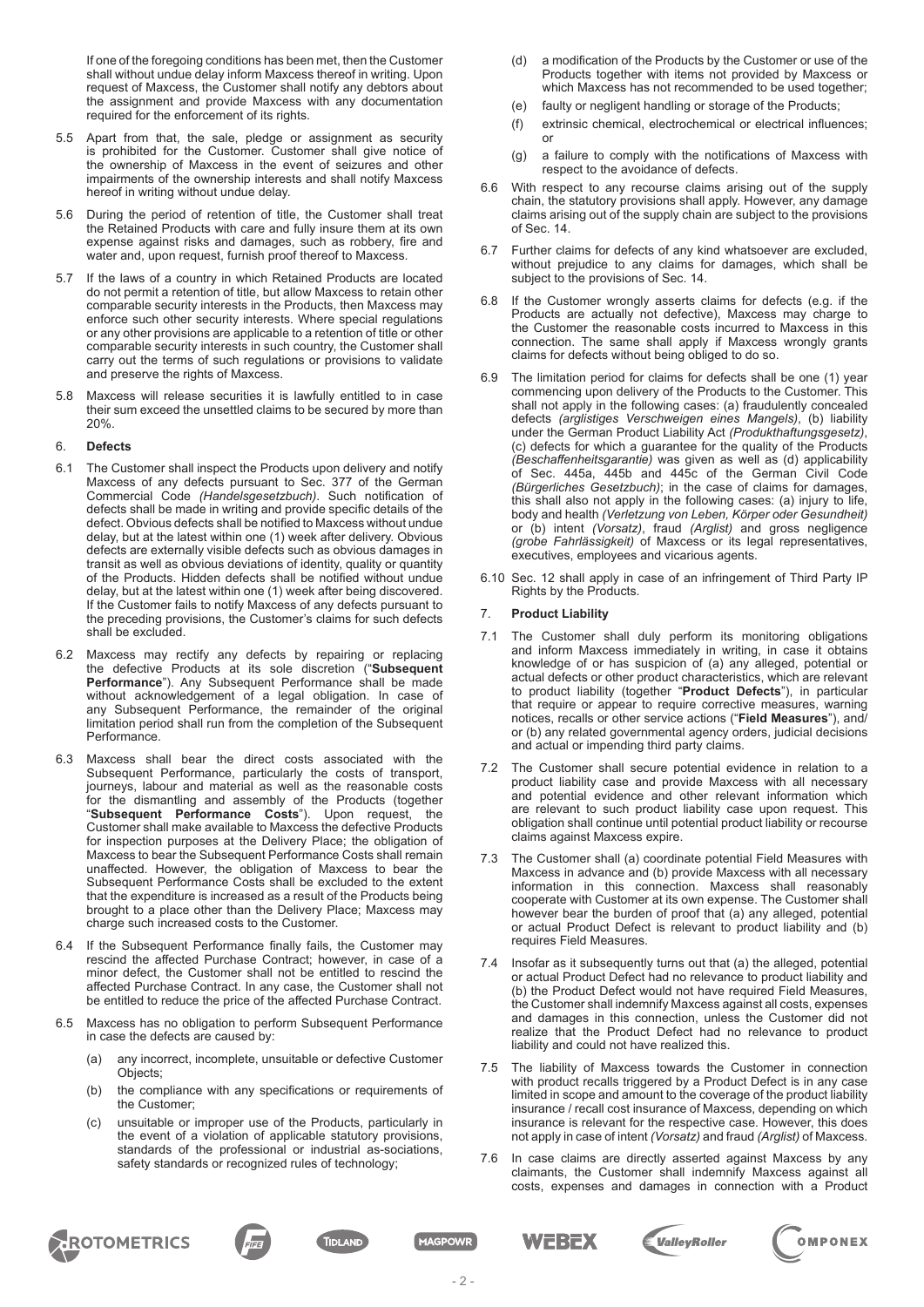Defect as well as any other product liability claims, in particular third party claims, to the extent that such claims originate from the sphere of responsibility of the Customer.

#### **C. Provision of Services**

#### 8. **Services; Service Provision**

- 8.1 Maxcess shall provide the Services with the due care of a prudent business man.
- 8.2 Partial services are permitted to the extent they are reasonable for the Customer, particularly if the provision of the remaining part of the ordered Services is secured and the Customer does not thereby incur any significant extra expense or any significant additional costs.
- 8.3 Depending on the Services Maxcess shall provide, Maxcess provides the Services as services *(Dienstleistungen)* within the meaning of Sec. 611 et seq. of the German Civil Code *(Bürgerliches Gesetzbuch)* or works *(Werkleistungen)* within the meaning of Sec. 631 et seq. of the German Civil Code *(Bürgerliches Gesetzbuch)*.
- 8.4 In case Maxcess exceptionally provides the Services as works *(Werkleistungen)* within the meaning of Sec. 631 et seq. of the German Civil Code *(Bürgerliches Gesetzbuch)*, the following shall apply:
	- (a) In case of a minor defect, the Customer shall not be entitled to refuse the acceptance of the Services.
	- (b) In case of any defects of the Services, Maxcess may rectify such defects by remedying the defect or providing again the Services at its sole discretion ("**Rectification**"). Any Rectification shall be made without acknowledgement of a legal obligation. In case of any Rectification, the remainder of the original limitation period shall run from the completion of the Rectification.
	- (c) If the Rectification finally fails, the Customer may rescind the affected Purchase Contract; however, in case of a minor defect, the Customer shall not be entitled to rescind the affected Purchase Contract. In any case, the Customer shall not be entitled to reduce the price of the affected Purchase Contract.
	- (d) Maxcess has no obligation to perform Subsequent Performance in case the defects are caused by any circumstances described in Sec. 6.5 (a) and (b).
	- (e) Further claims for defects of any kind whatsoever are excluded, without prejudice to any claims for damages, which shall be subject to the provisions of Sec. 14.
	- (f) If the Customer wrongly asserts claims for defects (e.g. if the Services are actually not defective), Maxcess may charge to the Customer the reasonable costs incurred to Maxcess in this connection. The same shall apply if Maxcess wrongly grants claims for defects without being obliged to do so.
	- The limitation period for claims for defects shall be one (1) year commencing upon the acceptance of the Services. This shall not apply in the following cases: (a) fraudulently concealed defects *(arglistiges Verschweigen eines Mangels)* or (b) defects for which a guarantee for the quality of the Services *(Beschaffenheitsgarantie)* was given; in the case of claims for damages, this shall also not apply in the following cases: (a) injury to life, body and health *(Verletzung von Leben, Körper oder Gesundheit)* or (b) intent *(Vorsatz)*, fraud *(Arglist)* and gross negligence *(grobe Fahrlässigkeit)* of Maxcess or its legal representatives, executives, employees and vicarious agents.
- 8.5 Sec. 12 shall apply in case of an infringement of Third Party IP Rights by the Services.

## **D. General Provisions**

## 9. **Customer's Obligations**

- 9.1 The Customer shall (a) provide Maxcess with all necessary information, documents, objects (e.g. specimens, prototypes etc.) or other materials (collectively "**Customer Objects**") required for the delivery of the Products or the provision of the Services (each a "**Contractual Service**") and (b) provide any and all services agreed (if any) required for the provision of the Contractual Services.
- 9.2 Maxcess is entitled to use the Customer Objects for the provision of the Contractual Services. The Customer grants Maxcess the (a) non-exclusive, (b) non-transferable, (c) sublicensable, (d)

royalty-free and (e) timely for the duration of the relevant contract limited right to use the Customer Objects for the provision of the Contractual Services.

- 9.3 The Customer Objects shall be (a) correct, (b) complete, (c) suitable for the provision of the Contractual Services and (d) free from any defects in material or title. Maxcess shall have no obligation to verify whether the Customer Objects meet the aforementioned requirements.
- 9.4 In case the Customer does not perform its obligations under Sec. 9.1 or does not perform them in due time, any agreed dates and periods will be extended for Maxcess for the duration of the impediment plus a reasonable preparatory period. Any further rights and claims of Maxcess shall remain unaffected.
- 9.5 Maxcess shall not be liable for defects of the Products or Services caused by any incorrect, incomplete, unsuitable or defective Customer Objects provided.

#### 10. **Dates and Periods**

- 10.1 Dates and periods are non-binding unless they have been expressly agreed upon as binding.
- 10.2 Compliance with binding dates and periods by Maxcess requires that (a) all commercial and technical requirements for the Contractual Services under a contract have been clarified, (b) any obligations of the Customer have been fulfilled timely, notably any Customer Objects to be supplied by the Customer have been received by Maxcess and (c) any official authorisation or release that may be required for the Contractual Services has been issued and (d) any advance payments (if agreed) have been received by Maxcess.
- 10.3 In case of non-binding dates and periods, Maxcess shall not be in default of performance *(Leistungsverzug)* before the fruitless expiry of a reasonable grace period for the provision of the Contractual Services set by the Customer. The Customer may not set such grace period for the provision of the Contractual Services earlier than four (4) weeks after the non-binding date or period has passed without delivery.
- 10.4 In case Maxcess is in default of performance *(Leistungsverzug)*, any damage claims of the Customer resulting from such delay shall be limited to 0,5% of the (net) contract value of the affected Purchase Contract for each full week of the default, however, in total to 5% of the (net) contract value of the affected Purchase Contract. Such limitation shall not apply in case of intent *(Vorsatz)* or gross negligence *(grobe Fahrlässigkeit)* of Maxcess or its legal representatives, executives, employees and vicarious agents.
- 10.5 The Customer shall come into default of acceptance *(Annahmeverzug)* if it does not accept the Contractual Services on the binding date or when the binding period ends. In case of non-binding dates or periods, Maxcess may inform the Customer that the Contractual Services are ready; if the Customer does not accept such services within two (2) weeks from the receipt of the readiness notice, then it shall come into default of acceptance *(Annahmeverzug)*. In the foregoing cases, the default of acceptance *(Annahmeverzug)* shall also arise if Maxcess stores Products at the Customer's request.

#### 11. **Prices and Payment Terms**

- 11.1 All prices for the Products and Services are in EURO plus any applicable value-added tax (VAT), and any additional costs or charges, particularly charges for packaging, freight, insurances and custom duties (if applicable) are not included in the prices and shall additionally be borne by the Customer, unless agreed otherwise with the Customer.
- 11.2 Prices for Products shall be understood FCA (INCOTERMS 2020) from the Delivery Place, unless agreed otherwise with the Customer.
- 11.3 Unless agreed otherwise with the Customer, the following shall apply:

Payments under a Purchase Contract shall be made within thirty (30) days after the Customer has received the invoice issued by Maxcess. All payments shall be made in EURO and without deduction. The Customer shall bear any bank fees or costs incurred otherwise. The date of fulfilment of payment shall be the date on which the respective amount is received on the designated bank account of Maxcess.

11.4 In case of permitted partial deliveries or partial services, Maxcess shall be entitled to issue invoices for each partial delivery or









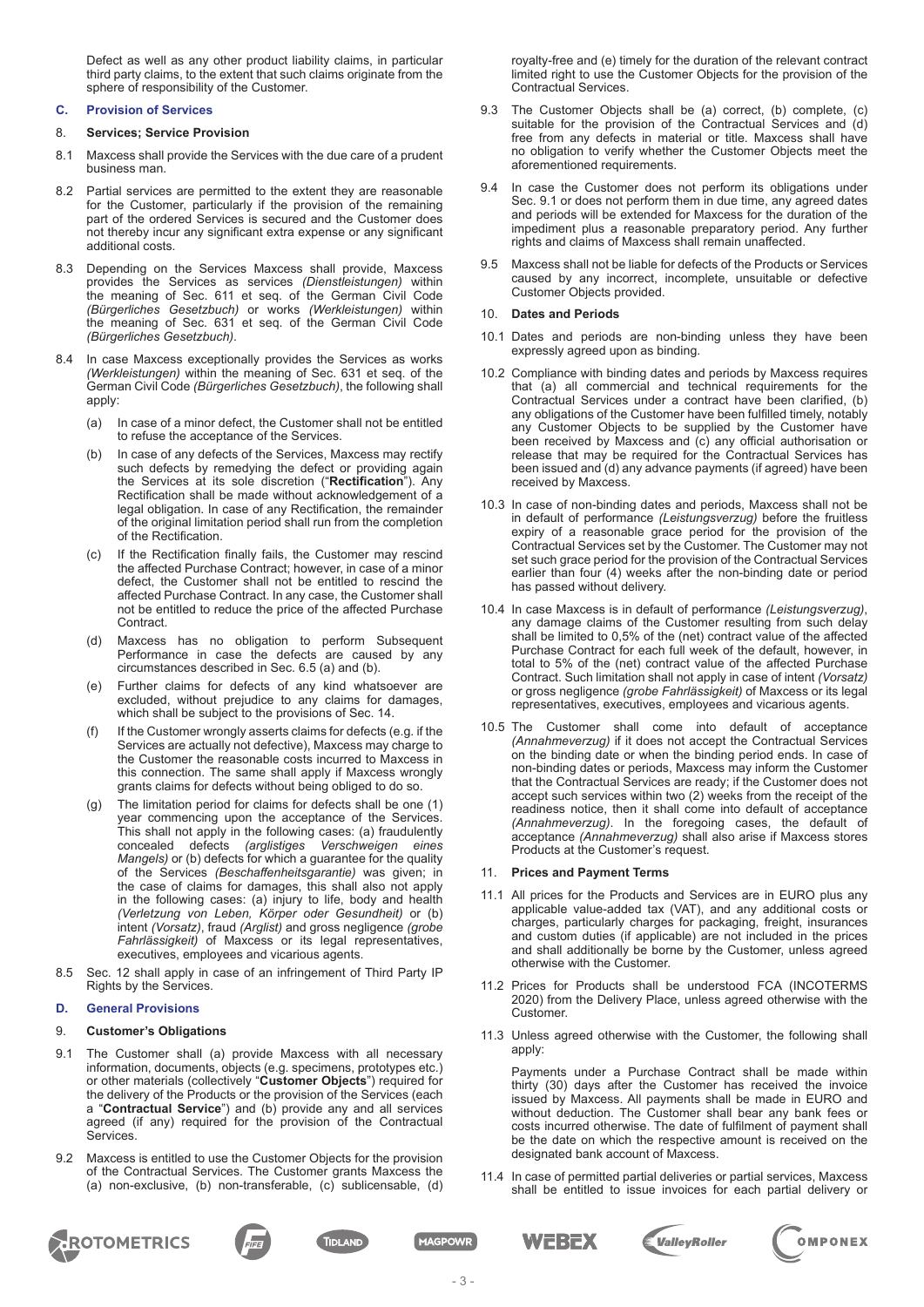partial service.

- 11.5 Maxcess may request from the Customer the provision of a security for its payment obligations under a Purchase Contract (e.g. a bank guarantee or letter of credit). All costs and fees associated with the provision of such security shall be borne by the Customer.
- 11.6 If the payment deadline is exceeded, the Customer shall be, without any additional re-minder, in default of payment *(Zahlungsverzug)*. In the event of default of payment *(Zahlungsverzug)*, Maxcess shall be entitled, to charge default interest at a rate of 9%-points above the base rate. Any further rights and claims of Maxcess due to the Customer's default in payment *(Zahlungsverzug)* shall remain unaffected.

## 12. **Infringement of Third Party IP Rights**

- 12.1 The Products and Services shall not infringe industrial or intellectual property rights of third parties ("**Third Party IP Rights**") in the agreed territory.
- 12.2 The Customer shall immediately inform Maxcess, in case third parties assert claims against the Customer due to an infringement of Third Party IP Rights.
- 12.3 Maxcess may at its sole discretion either obtain at its own expense a right of use in respect of the Third Party IP Rights which is sufficient for the agreed or presumed use, modify the Products or Services in such way that the Third Party IP Rights are no longer infringed, or replace the Products with new ones which no longer infringe the Third Party IP Rights (each, a "**Remediation Action**").
- 12.4 In case the Remediation Action finally fails, the Customer may rescind the affected Purchase Contract. However, the Customer shall not be entitled to reduce the price of the affected Purchase Contract.
- 12.5 Maxcess has no obligation to perform a Remediation Action in case the infringement of Third Party IP Rights is caused by any circumstances described in Sec. 6.5 (a) to (d).
- 12.6 With respect to any recourse claims arising out of the supply chain, Sec. 6.6 shall apply.
- 12.7 Further claims in case of an infringement of Third Party IP Rights by the Products or Services of any kind whatsoever are excluded, without prejudice to any claims for damages, which shall be subject to the provisions of Sec. 14.
- 12.8 If the Customer wrongly asserts claims for an infringement of Third Party IP Rights by the Products or Services (e.g. if there is actually no such infringement), Maxcess may charge to the Customer the reasonable costs incurred to Maxcess in this connection. The same shall apply if Maxcess wrongly grants claims pursuant to this Sec. 12 without being obliged to do so.
- 12.9 The limitation period for claims for an infringement of Third Party IP Rights shall be one (1) year commencing upon (a) the delivery of the Products to the Customer in case such infringement is caused by the Products and (b) the acceptance of the Services in case such infringement is caused by the Services. This shall not apply in the following cases: (a) fraudulently concealed defects *(arglistiges Verschweigen eines Mangels)*, (b) liability under the German Product Liability Act *(Produkthaftungsgesetz)*, (c) defects for which a guarantee for the quality of the Contractual Services *(Beschaffenheitsgarantie)* was given as well as (d) applicability of Sec. 445a, 445b and 445c of the German Civil Code *(Bürgerliches Gesetzbuch)*; in the case of claims for damages, this shall also not apply in the following cases: (a) injury to life, body and health *(Verletzung von Leben, Körper oder Gesundheit)*, (b) intent *(Vorsatz)*, fraud *(Arglist)* and gross negligence *(grobe Fahrlässigkeit)* of Maxcess or its legal representatives, executives, employees and vicarious agents.

## 13. **Maxcess Objects**

- 13.1 In case Maxcess makes available to the Customer information, documents, Objects (e.g. specimens, prototypes etc.) or other materials (collectively "**Maxcess Objects**"), Maxcess reserves the right of ownership and copyright, unless agreed otherwise.
- 13.2 The Maxcess Objects may only be used for the contractual purpose and must not be transferred, sublicensed, copied, reproduced or made available to third parties, unless agreed otherwise. Maxcess Objects must be returned to Maxcess immediately upon request.

## **E. Final Provisions**

# 14. **Limitation of Liability**

- 14.1 Maxcess will only be liable (a) if it assumes a guarantee *(Garantie)*, (b) if it is liable according to the German Product Liability Act *(Produkthaftungsgesetz)*, (c) if it acts intentionally *(vorsätzlich)*, fraudulently *(arglistig)* or grossly negligent *(grob fahrlässig)*, (d) in cases of injury to life, body or health, or (e) in case of an infringement of essential contractual obligations *(wesentliche Vertragspflichten)*, i.e. a duty the fulfilment of which is essential for enabling the due performance of a contract and on the fulfilment of which the Customer habitually relies and may rely on.
- 14.2 However, in case of a slightly negligent violation of essential contractual obligations, the liability of Maxcess will be limited to the foreseeable damages which are characteristic for such type of contracts *(vertragstypisch vorhersehbare Schäden)*.
- 14.3 In the cases of Sec. 14.2, the liability of Maxcess for damages shall in any case be limited to an amount accounting twice the (net) contract value of the affected Purchase Contract, however in any case not more than EUR 100,000 per damage event and EUR 200,000 per calendar year.
- 14.4 In the cases of Sec. 14.2, the liability of Maxcess for loss of profits and business and any other indirect or consequential damages shall in any case be excluded.
- 14.5 Apart from that, Maxcess will not be liable, irrespective of the legal basis (contract, tort, indemnifications etc.).
- 14.6 If and to the extent that the liability of Maxcess is limited or excluded pursuant to the preceding provisions, this shall also apply to the corresponding personal liability of the legal representatives, executives, employees and vicarious agents of Maxcess.
- 14.7 The limitations and exclusions of liability set out in Sec. 6.5, 7.5, 8.4 (d), 9.5, 10.4 and 12.5 shall remain unaffected.

# 15. **Force Majeure**

- 15.1 In case Maxcess is hindered in performing any of its obligations under a Purchase Contract due to circumstances such as mobilization, war, civil war, terrorism, unrest, insurgency, embargos, natural catastrophes, epidemics, pandemics, fire, legislative activities, judicial decisions or administrative orders, or other unforeseeable circumstances for which Maxcess is not responsible such as labor disputes, strikes or lawful lockouts, operational or transport disruptions, raw material procurement difficulties, or delays by suppliers (together "**Force Majeure**"), Maxcess will temporarily be relieved from its contractual obligations under the affected Purchase Contract; particularly, any agreed dates and periods will be extended for Maxcess for the duration of the impediment plus a reasonable preparatory period. This shall also apply if Force Majeure arises at a point in time at which Maxcess is in default.
- 15.2 In case the impediment caused by Force Majeure lasts for one (1) month or longer, the parties shall in good faith make any necessary adjustments to the contractual obligations under the affected Purchase Contract in accordance with the then prevailing situation, insofar this is reasonable. If such adjustments are unreasonable for a party or impossible, the aggrieved party may rescind the affected Purchase Contract by giving written notice to the other party.
- 15.3 Sec. 15.1 to 15.2 apply accordingly, if (a) Force Majeure (e.g. Coronavirus / SARS-CoV-2) has occurred before the conclusion of the affected Purchase Contract and subsequently ended, but reoccurred after its conclusion or (b) the parties expected Force Majeure (e.g. Coronavirus / SARS-CoV-2) to end, but Force Majeure did not end, prior to the performance of the affected Purchase Contract, regardless of whether the causes and (potential) effects of such reoccurring Force Majeure were known at the time of conclusion of such contract.

## 16. **Confidentiality; Publications**

- 16.1 "**Confidential Information**" means (a) any and all trade secrets of a party within the meaning of Sec. 2 No. 1 of the German Act on the Protection of Trade Secrets *(Geschäftsgeheimnisgesetz)* as well as (b) any other information which is marked as "confidential" or similar or is confidential by its nature, including any and all specifications, requirements and other technical information.
- 16.2 The party receiving Confidential Information ("**Receiving Party**") shall (a) hold Confidential Information of the party disclosing Confidential Information ("**Disclosing Party**") in confidence









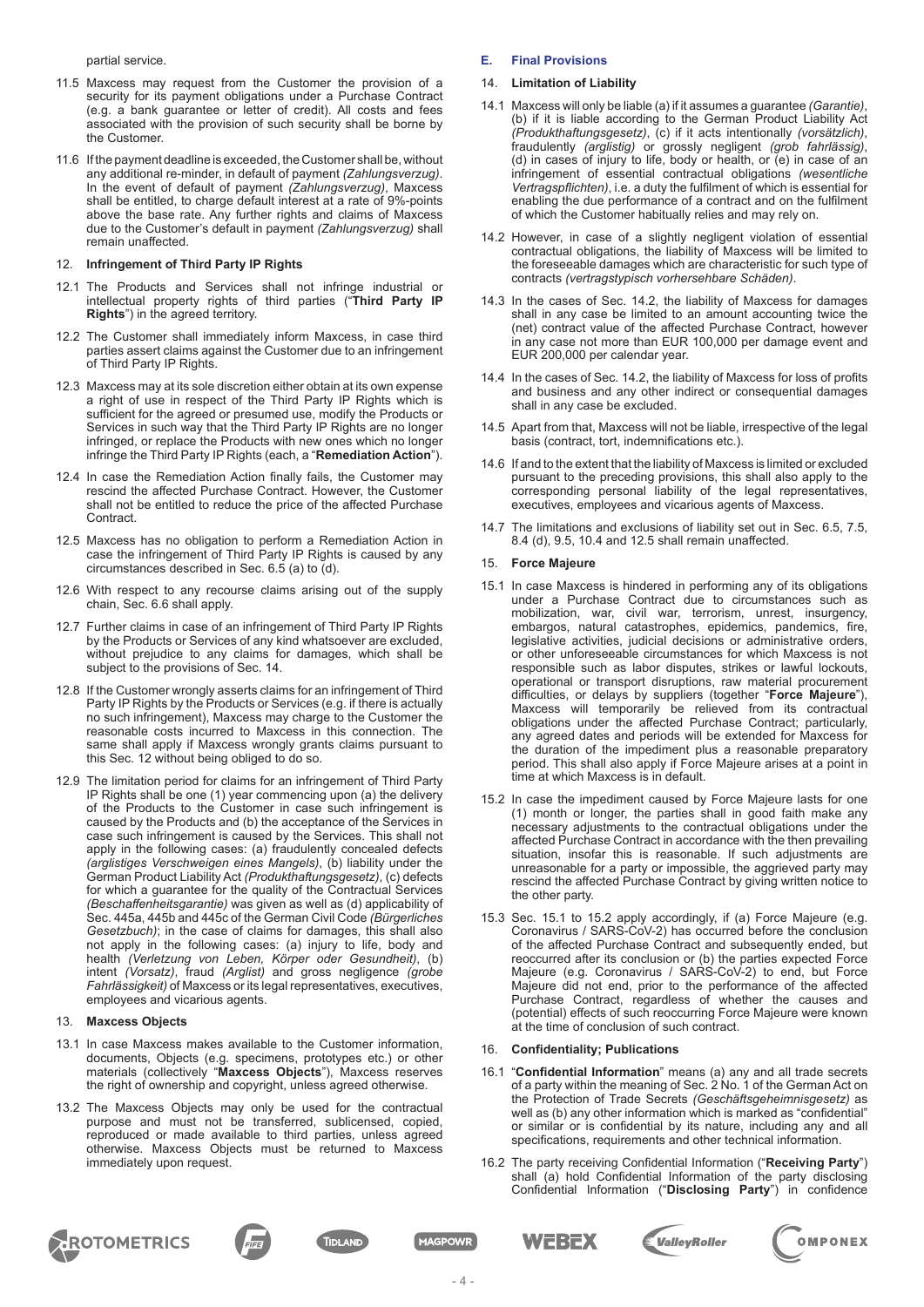and not disclose it to third parties, (b) protect it by taking the same degree of care as it uses to protect its own confidential information, but not less than a reasonable degree of care, (c) disclose Confidential Information only to such personnel having a specific need to know for the purposes of the fulfilment of contractual obligations, provided however that they are bound by contractual or legal confidentiality obligations no less restrictive than this Sec. 16 and (d) use Confidential Information only so far as this is necessary for the purpose of a contract and (e) comply with all applicable laws and requilations in relation to the receipt and use of Confidential Information.

- 16.3 Neither party shall (a) carry out any observations, examinations, deconstructions or tests within the meaning of Sec 3 para. 1 No. 2 of the German Act on the Protection of Trade Secrets *(Geschäftsgeheimnisgesetz)* in relation to Confidential Information nor (b) otherwise decompile, disassemble, reverse engineer, analyse or test any Confidential Information.
- 16.4 The foregoing obligations shall apply also for a period of five (5) years after termination of the relevant contract. Longer confidentiality obligations under applicable laws shall remain unaffected.
- 16.5 The foregoing obligations shall not apply to information that (a) has been in the public domain at the time of its disclosure, (b) enters after disclosure into the public domain through no unauthorized act of the Receiving Party, (c) was already rightfully known to the Receiving Party without any obligation of confidentiality prior to its receipt from the Disclosing Party, (d) is rightfully received by the Receiving Party from a third party without obligation of confidentiality, (e) is independently developed by the Receiving Party without reference to, or use of any Confidential Information, (f) is necessary to be disclosed in order to protect a legitimate interest according to Sec. 5 of the German Act on the Protection of Trade Secrets (*Geschäftsgeheimnisgesetz*), (g) is required to be disclosed in accordance with applicable laws, regulations, court, judicial or other governmental order, provided that the Receiving Party informs the Disclosing Party hereof immediately in writing and limits the disclosure to the extent possible or (h) is prior approved for disclosure in writing by the Disclosing Party.
- 16.6 The Receiving Party shall immediately return or destroy Confidential Information as well as all copies thereof (respectively delete if received in digital form) once the intended purpose is fulfilled. The aforementioned obligations shall not apply, in case the Receiving Party is obliged to keep the Confidential Information or copies thereof under applicable laws.
- 16.7 Any further confidentiality obligations under applicable laws, in particular under the German Act on the Protection of Trade Secrets *(Geschäftsgeheimnisgesetz)* shall however remain unaffected by the foregoing provisions.
- 16.8 Without the prior written approval of Maxcess, the Customer shall not make reference to Maxcess in publications or publicly refer to or advertise the relationship with Maxcess.

## 17. **Subcontractors**

Maxcess is generally free to engage subcontractors for the performance of its contractual obligations under a contract with the Customer.

#### 18. **Set-Off and Retention Rights**

Set-off and retention rights of the Customer due to contested counterclaims, counterclaims which are not final or res judicata or counterclaims which are not based on the same contractual relationship as the claims of Maxcess are excluded.

## 19. **Assignment**

- 19.1 The Customer may not assign its rights and obligations, neither in whole nor in part, without the prior written approval of Maxcess. Sec. 354a of the German Commercial Code *(Handelsgesetzbuch)* shall remain unaffected.
- 19.2 Maxcess is generally free to assign its rights and obligations, notably to affiliated companies within the meaning of Sec. 15 of the German Stock Corporation Act *(Aktiengesetz)*.
- 20. **Place of Fulfilment; Governing Law; Place of Jurisdiction**
- 20.1 Place of fulfilment shall be the registered office of Maxcess, unless agreed otherwise.
- 20.2 All legal relations between Maxcess and the Customer shall be governed by the laws of the Federal Republic of Germany to the exclusion of the United Nations Convention on Contracts for the International Sale of Goods (CISG).
- 20.3 The application of Sections 305 to 310 of the German Civil Code *(Bürgerliches Gesetzbuch)* shall be excluded. A review and control of the content of contractual provisions *(Inhaltskontrolle)* shall only be conducted in accordance with Sec. 138 and 242 of the German Civil Code *(Bürgerliches Gesetzbuch)*.

All disputes arising between the parties shall be finally settled under the Rules of Arbitration of the International Chamber of Commerce (ICC) by one or more arbitrators appointed in accordance with the said Rules. No award or procedural order made in the arbitration shall be published. The seat of the arbitration shall be Frankfurt am Main, Germany. The language of the arbitration shall be English.

#### 21. **Miscellaneous**

- 21.1 Changes or modifications of the Terms requires written form in order to be effective. The same shall apply to the cancellation of this written form requirement.
- 21.2 Should individual provisions of the Terms be or become invalid, the validity of the remaining provisions shall not be affected thereby.

*May 2022*











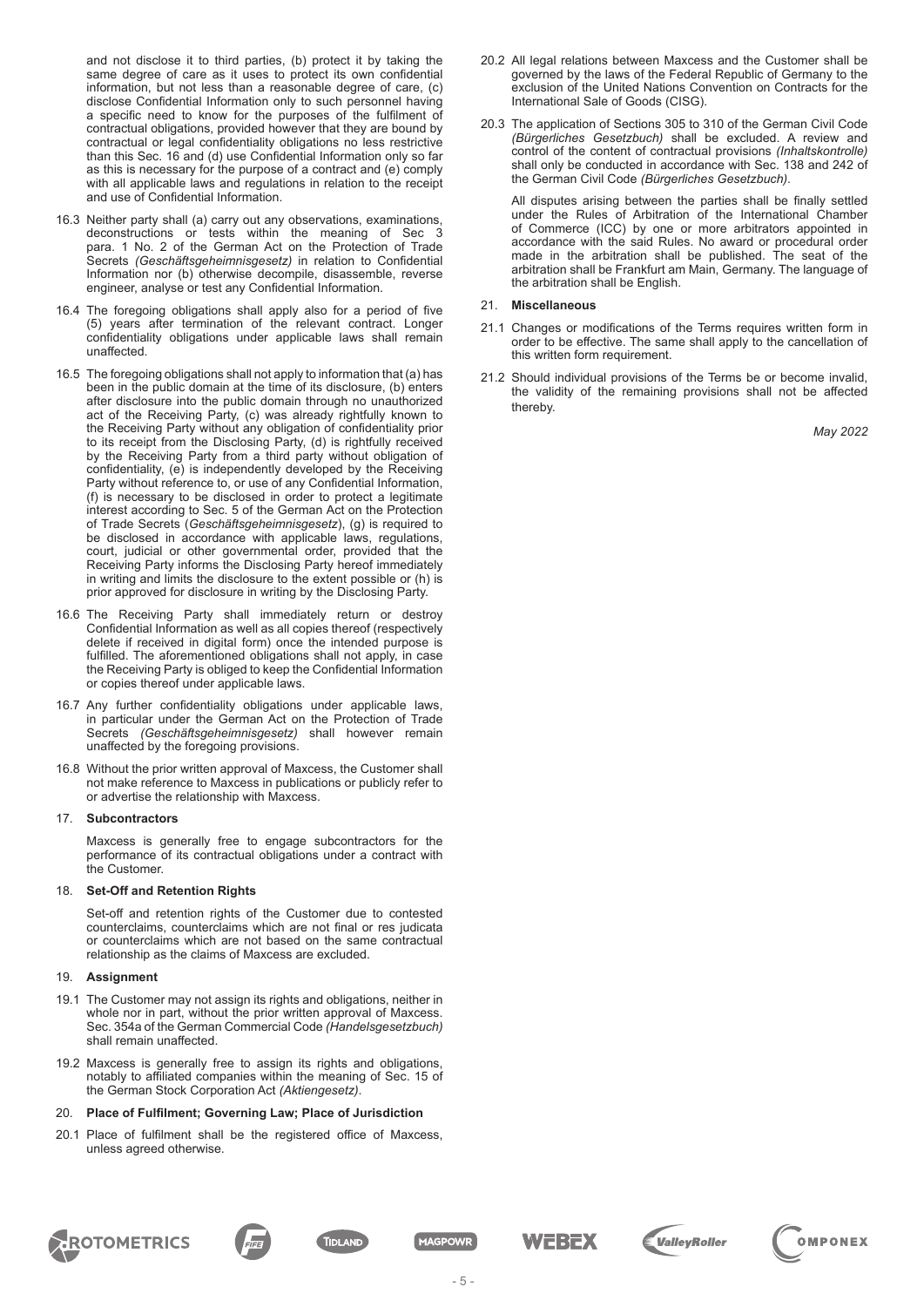

# **RotoMetrics Deutschland GmbH** Allgemeine Verkaufsbedingungen

## **A. Einleitende Bestimmungen**

# 1. **Allgemeines**

- 1.1 Die RotoMetrics Deutschland GmbH ("Maxcess") bietet ihren Kunden (die "**Kunden**") die Lieferung von Produkten (die "**Produkte**") sowie die Erbringung von Serviceleistungen (die "**Serviceleistungen**") an. Die folgenden Verkaufsbedingungen (die "Verkaufsbedingungen") regeln die Lieferung von Produkten und die Erbringung von Serviceleistungen durch Maxcess an ihre Kunden.
- 1.2 Die Verkaufsbedingungen gelten nur gegenüber Kunden, bei denen es sich um Unternehmer im Sinne von § 14 des deutschen Bürgerlichen Gesetzbuches handelt.
- 1.3 Abweichende Bestimmungen und Bedingungen des Kunden, insbesondere seine allgemeinen Geschäftsbedingungen, finden keine Anwendung, und zwar unabhängig davon, ob Maxcess ihnen ausdrücklich widersprochen hat oder nicht. Die Verkaufsbedingungen gelten selbst dann ausschließlich, wenn Maxcess in Kenntnis der abweichenden Bestimmungen und Bedingungen des Kunden die vertragliche Leistung ohne Vorbehalt erbringt oder annimmt.
- Innerhalb einer laufenden Geschäftsbeziehung gelten die Verkaufsbedingungen auch für sämtliche zukünftigen, durch Maxcess zu erbringenden Lieferungen an und Serviceleistungen für den Kunden, ohne dass Maxcess in jedem Einzelfall wieder ausdrücklich auf die Verkaufsbedingungen Bezug nehmen muss.

# 2. **Angebote; Bestellvorgang und Abschluss eines Kaufvertrages**

- 2.1 Sämtliche Angebote von Maxcess sind unverbindlich, sofern Maxcess sie nicht ausdrücklich als verbindlich bezeichnet. Dasselbe gilt im Hinblick auf Kostenvoranschläge.
- 2.2 Maxcess liefert die Produkte und/oder erbringt die Serviceleistungen auf Basis individueller Kaufverträge (die "**Kaufverträge**"). Ein Kaufvertrag kommt zustande, wenn (a) der Kunde eine Bestellung unter Angabe der zu kaufenden Produkte und/oder Serviceleistungen abgibt und (b) Maxcess die jeweilige Bestellung durch Erteilung einer Auftragsbestätigung annimmt. Bestellungen und Auftragsbestätigungen müssen zu ihrer Wirksamkeit schriftlich oder in Textform (einschließlich von Fax, E-Mail und elektronischem Datenaustausch) abgegeben werden.
- 2.3 Maxcess kann die Bestellung eines Kunden, sofern nicht abweichend vereinbart, innerhalb von 72 Stunden ab dem Datum des Bestellungseingangs mittels einer Auftragsbestätigung annehmen.
- 2.4 Maxcess ist nicht zur Annahme der vom Kunden abgegebenen Bestellungen verpflichtet. Ferner geht Maxcess, sofern nicht abweichend vereinbart, in Bezug auf die Produkte oder Serviceleistungen keine Mindestmengenverpflichtungen ein.
- 2.5 Maxcess behält sich das Recht vor, eine Mindestbestellmenge festzulegen oder für Bestellungen, deren Wert EUR 50,00 unterschreiten, eine Servicegebühr von EUR 50,00 zu berechnen.
- 2.6 Für einen die Lieferung von Produkten betreffenden Kaufvertrag gelten zusätzlich die in den Abschnitten B, D und E der Verkaufsbedingungen dargestellten Bestimmungen.
- 2.7 Für einen die Erbringung von Serviceleistungen betreffenden Kaufvertrag gelten zusätzlich die in den Abschnitten C, D und E der Verkaufsbedingungen dargestellten Bestimmungen.

## 3. **Qualität von Produkten und Serviceleistungen; Veränderungen**

- 3.1 Die Produkte und Serviceleistungen müssen den zwischen dem Kunden und Maxcess ggf. ausdrücklich vereinbarten Spezifikationen und Anforderungen entsprechen.
- 3.2 Erklärungen über die Qualität von Produkten oder Serviceleistungen, die in Publikationen von Maxcess, insbesondere in Katalogen, Broschüren und Faltprospekten, abgegeben werden, sowie

allgemeine Informationen in Datenblättern, Zeichnungen und zugehörigen Angeboten oder in Werbematerialien sind unverbindliche Angaben, sofern sie nicht ausdrücklich in einem Kaufvertrag als verbindlich bezeichnet werden.

- 3.3 Falls (a) Maxcess dem Kunden Zeichnungen, Spezifikationen, Dokumente, Probestücke, Prototypen oder sonstige Materialien (gemeinsam die "**Objekte**") liefert, die als Basis für die anschließende Produktion der zu liefernden Produkte dienen sollen, und (b) der Kunde diese Objekte genehmigt, so haftet Maxcess nicht für Produktmängel, die durch fehlerhafte, unvollständige, ungeeignete oder mangelhafte, vom Kunden genehmigte Objekte verursacht wurden; dies gilt nicht bei Vorliegen von Vorsatz oder Arglist auf Seiten von Maxcess.
- 3.4 Maxcess behält sich das Recht zur Vornahme von Veränderungen an den Produkten oder Serviceleistungen in dem Umfang vor, wie diese Veränderungen unter Beachtung der Interessen von Maxcess für den Kunden zumutbar und für die Funktion und Nutzung der Produkte oder Serviceleistungen unwesentlich sind.

# **B. Lieferung von Produkten**

# 4. **Lieferung**

- 4.1 Sofern nicht abweichend mit dem Kunden vereinbart, liefert Maxcess die Produkte FCA (INCOTERMS 2020) ab dem von Maxcess angegebenen Lieferort (der "Lieferort").
- 4.2 Teillieferungen sind insoweit zulässig, wie sie für den Kunden zumutbar sind, insbesondere dann, wenn die Lieferung der verbliebenen bestellten Produkte sichergestellt ist, und dem Kunden durch die Teillieferung kein erheblicher Mehraufwand oder keine wesentlichen zusätzlichen Kosten entstehen.
- 4.3 Geringfügige Mängel haben keinen Einfluss auf die Verpflichtung des Kunden zur Annahme der Produktlieferung. In diesem Fall wird der geltende Liefertermin oder Lieferzeitraum als erfüllt betrachtet. Die dem Kunden auf Grund der Mängel gemäß Ziff. 6 zustehenden Ansprüche bleiben unberührt.

## 5. **Eigentumsvorbehalt**

- 5.1 Die gelieferten Produkte verbleiben bis zur vollständigen Bezahlung sämtlicher Forderungen in Verbindung mit dem jeweiligen Kaufvertrag im Eigentum von Maxcess. Falls zwischen den Parteien ein Kontokorrent besteht, verbleiben die Produkte so lange im Eigentum von Maxcess, bis sämtliche Zahlungen, die in Verbindung mit dem jeweiligen Kaufvertrag gegenüber dem anerkannten Kontensaldo geschuldet werden, vollständig geleistet worden sind.
- 5.2 Jede Verarbeitung, Veränderung, Kombination, Vermischung oder Vermengung der unter Eigentumsvorbehalt gelieferten Produkte (die "**Vorbehaltsprodukte**") durch den Kunden erfolgt für Maxcess. Falls dies mit fremden, nicht Maxcess gehörenden Sachen durchgeführt wird oder falls die Vorbehaltsprodukte auf untrennbare Weise mit derartigen fremden Sachen kombiniert, vermischt oder vermengt werden (§§ 947 ff. des deutschen Bürgerlichen Gesetzbuches), so erwirbt Maxcess das Miteigentum an der neuen Sache anteilig in dem Verhältnis, das dem Wert der Vorbehaltsprodukte gegenüber dem Wert der fremden Sachen vor der Kombination, Vermischung oder Vermengung entspricht; im Hinblick auf die neue Sache geltem dieselben Regelungen wie für die Vorbehaltsprodukte. Falls eine Kombination, Verbindung, Vermischung oder Vermengung auf eine Weise vorgenommen wird, die es nahelegt, die Sache des Kunden als Hauptsache anzusehen, so überträgt der Kunde das anteilige Miteigentum an Maxcess.
- 5.3 Maxcess stimmt dem Weiterverkauf der Vorbehaltsprodukte durch den Kunden im Rahmen seines üblichen Geschäftsganges bis auf Widerruf zu. Der Kunde tritt hiermit die aus dem Weiterverkauf entstehenden Forderungen zusammen mit allen Nebenrechten bis zur vollständigen Begleichung des Rechnungsendbetrages (ggf. einschließlich der Umsatzsteuer) an Maxcess ab;







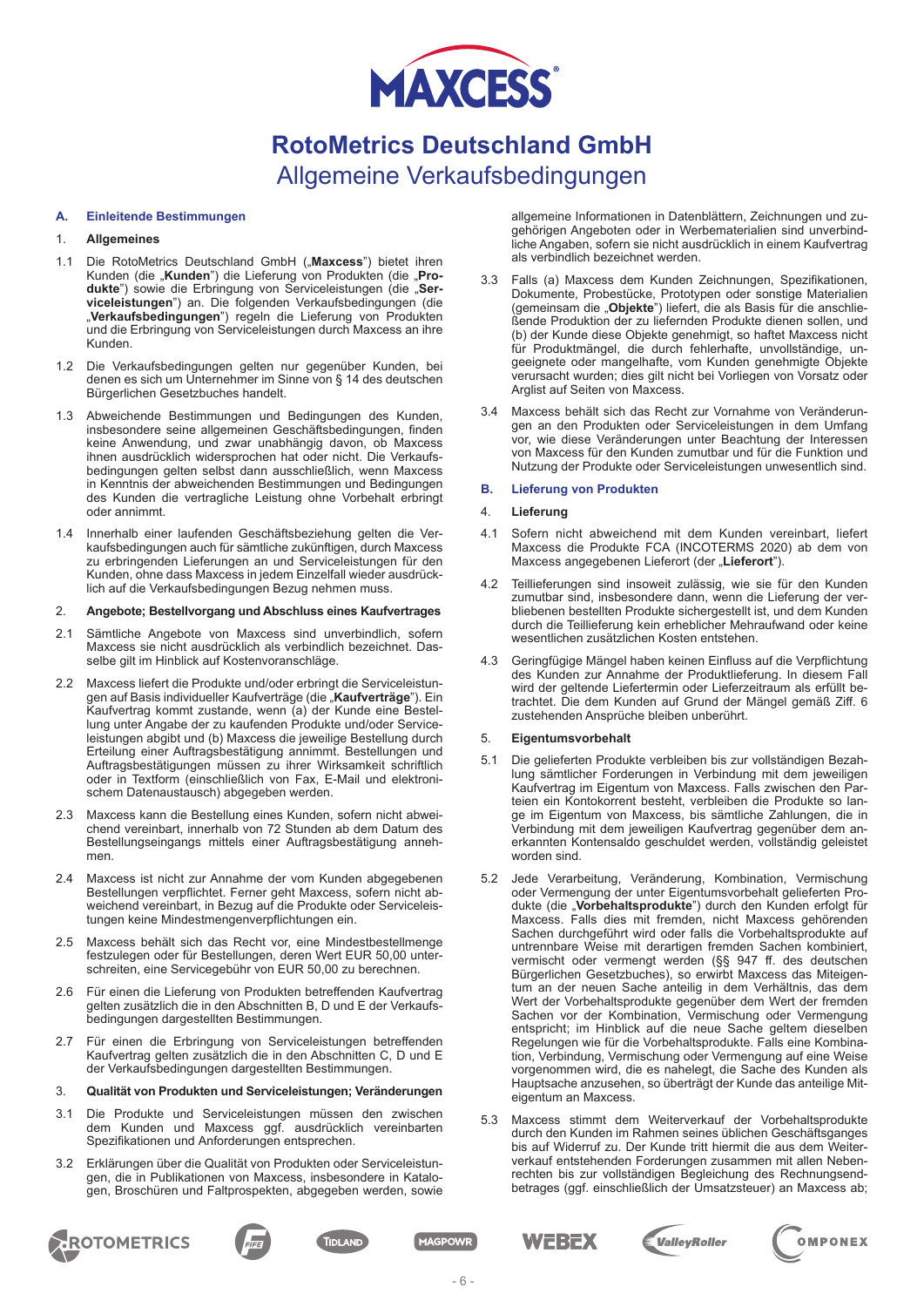in den unter Ziff. 5.2 beschriebenen Fällen erfolgt die Abtretung proportional zu den Miteigentumsanteilen.

5.4 Der Kunde bleibt zur Einziehung der an Maxcess abgetretenen Forderungen berechtigt und verpflichtet. Das Recht von Maxcess zur eigenständigen Einziehung dieser Forderungen wird dadurch nicht beeinträchtigt. Jedoch wird Maxcess die Forderungen nicht einziehen, solange der Kunde (a) seine Zahlungsverpflichtungen aus den eingezogenen Erlösen erfüllt, (b) seine Zahlungen allgemein nicht einstellt, (c) sich nicht im Zahlungsverzug befindet, und (d) über die Vermögenswerte des Kunden kein Insolvenzverfahren eröffnet wird oder entsprechende Anträge gestellt worden sind.

Sollte eine der vorgenannten Bedingungen eingetreten sein, so hat der Kunde Maxcess unverzüglich schriftlich darüber zu informieren. Auf Verlangen von Maxcess wird der Kunde seinen Schuldnern die Abtretung mitteilen und Maxcess die zur Durchsetzung ihrer Rechte erforderlichen Dokumente zur Verfügung stellen.

- 5.5 Ansonsten ist dem Kunden Verkauf, Verpfändung oder Sicherungsabtretung verboten. Im Fall von Beschlagnahmen und sonstigen Beeinträchtigungen der Eigentumsrechte hat der Kunde auf das Eigentum von Maxcess hinzuweisen und Maxcess unverzüglich schriftlich von diesen Maßnahmen zu informieren.
- 5.6 Für die Dauer des Eigentumsvorbehalts hat der Kunde die Vorbehaltsprodukte sorgfältig zu behandeln und sie auf eigene Kosten vollständig gegen Risiken und Schäden, wie z. B. Raub, Feuer und Wasserschäden, zu versichern; auf Verlangen vom Maxcess muss er die entsprechenden Versicherungen nachweisen.
- 5.7 Sofern die Rechtsordnung eines Landes, in dem sich Vorbehaltsprodukte befinden, keinen Eigentumsvorbehalt zulässt, es Maxcess aber gestattet, andere vergleichbare Sicherungsrechte an den Produkten zu behalten, so kann Maxcess diese anderen Sicherungsrechte durchsetzen. Soweit in dem betreffenden Land spezielle Vorschriften oder sonstige Bestimmungen für einen Eigentumsvorbehalt oder andere vergleichbare Sicherungsrechte gelten, wird der Kunde die Bedingungen dieser Vorschriften oder Bestimmungen erfüllen, um die Rechte von Maxcess für rechtsgültig zu erklären und zu bewahren.
- 5.8 Maxcess wird die ihr rechtmäßig zustehenden Sicherheiten freigeben, soweit ihre Summe die zu sichernden, unbeglichenen Ansprüche um mehr als 20 % übersteigt.

#### 6. **Mängel**

- 6.1 Der Kunde muss die Produkte bei Lieferung untersuchen und Maxcess eventuelle Mängel gemäß § 377 des deutschen Handelsgesetzbuches anzeigen. Diese Mängelanzeige muss schriftlich erfolgen und spezifische Details des Mangels darstellen. Offensichtliche Mängel sind Maxcess unverzüglich, spätestens jedoch innerhalb einer (1) Woche nach Lieferung anzuzeigen. Offensichtliche Mängel sind äußerlich sichtbare Mängel wie z. B. offensichtliche Transportschäden sowie offensichtliche Abweichungen der Produktidentität, -qualität oder -quantität. Versteckte Mängel sind unverzüglich, spätestens jedoch innerhalb einer (1) Woche nach Entdeckung anzuzeigen. Unterlässt der Kunde die Mängelanzeige gegenüber Maxcess gemäß den vorstehenden Bestimmungen, so sind die Mängelansprüche des Kunden ausgeschlossen.
- 6.2 Maxcess kann die Mängel dadurch beheben, dass sie die mangelhaften Produkte nach eigener Wahl repariert oder austauscht (die "Nachbesserung"). Jede Nachbesserung erfolgt ohne Anerkennung einer Rechtspflicht. Im Fall einer Nachbesserung läuft die verbliebene Zeit der ursprünglichen Verjährungsfrist ab Vollendung der Nachbesserung.
- 6.3 Maxcess trägt die unmittelbaren Kosten der Nachbesserung, insbesondere die Transport-, Reise-, Arbeits- und Materialkosten sowie die angemessenen Kosten für Demontage und Zusammenbau der Produkte (insgesamt die "Nachbesserungs**kosten").** Auf Verlangen hat der Kunde Maxcess die mangelhaften Produkte am Lieferort zu Untersuchungszwecken zur Verfügung zu stellen; die Verpflichtung von Maxcess zum Tragen der Nachbesserungskosten bleibt davon unberührt. Die Verpflichtung von Maxcess zum Tragen der Nachbesserungskosten ist jedoch insoweit ausgeschlossen, als die Kosten sich durch die Verbringung der Produkte an einen anderen Ort als den Lieferort erhöht haben; diese erhöhten Kosten kann Maxcess an den Kunden berechnen.
- 6.4 Sollte die Nachbesserung letztlich erfolglos sein, so kann der

Kunde den betreffenden Kaufvertrag stornieren; jedoch ist der Kunde im Fall eines geringfügigen Mangels nicht zur Stornierung des betreffenden Kaufvertrages berechtigt. In keinem Fall ist der Kunde berechtigt, den Preis des betreffenden Kaufvertrages zu reduzieren.

- 6.5 Maxcess ist nicht zur Vornahme der Nachbesserung verpflichtet, sofern die Mängel verursacht wurden durch:
	- (a) fehlerhafte, unvollständige, ungeeignete oder mangelhafte Kundenobjekte;
	- (b) die Erfüllung von Spezifikationen oder Anforderungen des Kunden;
	- (c) unsachgemäße oder unzulässige Verwendung der Produkte, insbesondere im Fall einer Verletzung der geltenden gesetzlichen Vorschriften, der Standards der Berufs- oder Industrieverbände, der Sicherheitsstandards oder der anerkannten Regeln der Technik;
	- (d) eine vom Kunden vorgenommene Modifikation der Produkte oder die Nutzung der Produkte gemeinsam mit Gegenständen, die nicht von Maxcess bereitgestellt werden oder deren gemeinsame Nutzung Maxcess nicht empfohlen hat;
	- (e) eine fehlerhafte oder fahrlässige Handhabung oder Lagerung der Produkte;
	- (f) fremde chemische, elektrochemische oder elektrische Einflüsse; oder
	- (g) die Nichtbefolgung der von Maxcess in Bezug auf die Vermeidung von Mängeln abgegebenen Mitteilungen.
- 6.6 Im Hinblick auf aus der Lieferkette entstehende Regressansprüche gelten die gesetzlichen Bestimmungen. Jedoch unterliegen die aus der Lieferkette entstehenden Schadensersatzansprüche den Bestimmungen der Ziff. 14.
- 6.7 Weitere Mängelansprüche jeglicher Art sind ausgeschlossen, unbeschadet der Schadensersatzansprüche, die den Bestimmungen in Ziff. 14 unterliegen.
- 6.8 Falls der Kunde zu Unrecht Mängelansprüche geltend macht (z. B. weil die Produkte tatsächlich nicht mangelhaft sind), kann Maxcess dem Kunden die bei Maxcess in diesem Zusammenhang angefallenen, angemessenen Kosten berechnen. Dasselbe gilt, falls Maxcess fälschlicherweise Mängelansprüche gewährt, ohne dazu verpflichtet zu sein.
- 6.9 Die Verjährungsfrist für Mängelansprüche beträgt ein (1) Jahr und beginnt mit der Lieferung der Produkte an den Kunden. Dies gilt nicht in den folgenden Fällen: (a) bei arglistigem Verschweigen eines Mangels, (b) bei Haftung nach dem deutschen Produkthaftungsgesetz, (c) bei Mängeln, hinsichtlich derer eine Beschaffenheitsgarantie für die Produkte abgegeben wurde sowie (d) bei Anwendbarkeit der §§ 445a, 445b und 445c des deutschen Bürgerlichen Gesetzbuches; im Fall von Schadensersatzansprüchen gilt dies auch nicht für die folgenden Fälle: (a) bei Verletzung von Leben, Körper oder Gesundheit oder (b) bei Vorsatz, Arglist und grober Fahrlässigkeit von Maxcess oder ihren gesetzlichen Vertretern, leitenden Angestellten, Mitarbeitern oder Erfüllungsgehilfen.
- 6.10 Im Fall einer Verletzung von gewerblichen Schutz- und Urheberechten Dritter durch die Produkte gilt Ziff. 12.

## 7. **Produkthaftung**

- 7.1 Der Kunde muss seine Beobachtungspflichten ordnungsgemäß erfüllen und Maxcess unverzüglich schriftlich informieren, falls er die Kenntnis erlangt oder den Verdacht hat, dass (a) mutmaßliche, potenzielle oder tatsächliche Mängel oder sonstige, für die Produkthaftung relevante Produkteigenschaften (gemeinsam die "Produktmängel"), insbesondere solche, die Korrekturmaßnahmen, Warnhinweise, Rückrufe oder andere Servicehandlungen (die "**Feldmaßnahmen**") erfordern oder zu erfordern scheinen und/oder (b) damit in Verbindung stehende Anordnungen staatlicher Behörden, gerichtliche Entscheidungen sowie aktuelle oder drohende Ansprüche Dritter vorliegen.
- 7.2 Der Kunde wird potenzielle Beweise in Bezug auf einen Produkthaftungsfall sichern und Maxcess auf Verlangen sämtliche erforderlichen und potenziellen Beweismittel und sonstigen relevanten Informationen zur Verfügung stellen, die diesen Produkthaftungsfall betreffen. Diese Verpflichtung dauert so lange an, bis die potenziellen Produkthaftungs- oder Regressansprüche gegenüber Maxcess abgelaufen sind.
- 7.3 Der Kunde wird (a) potenzielle Feldmaßnahmen vorab mit









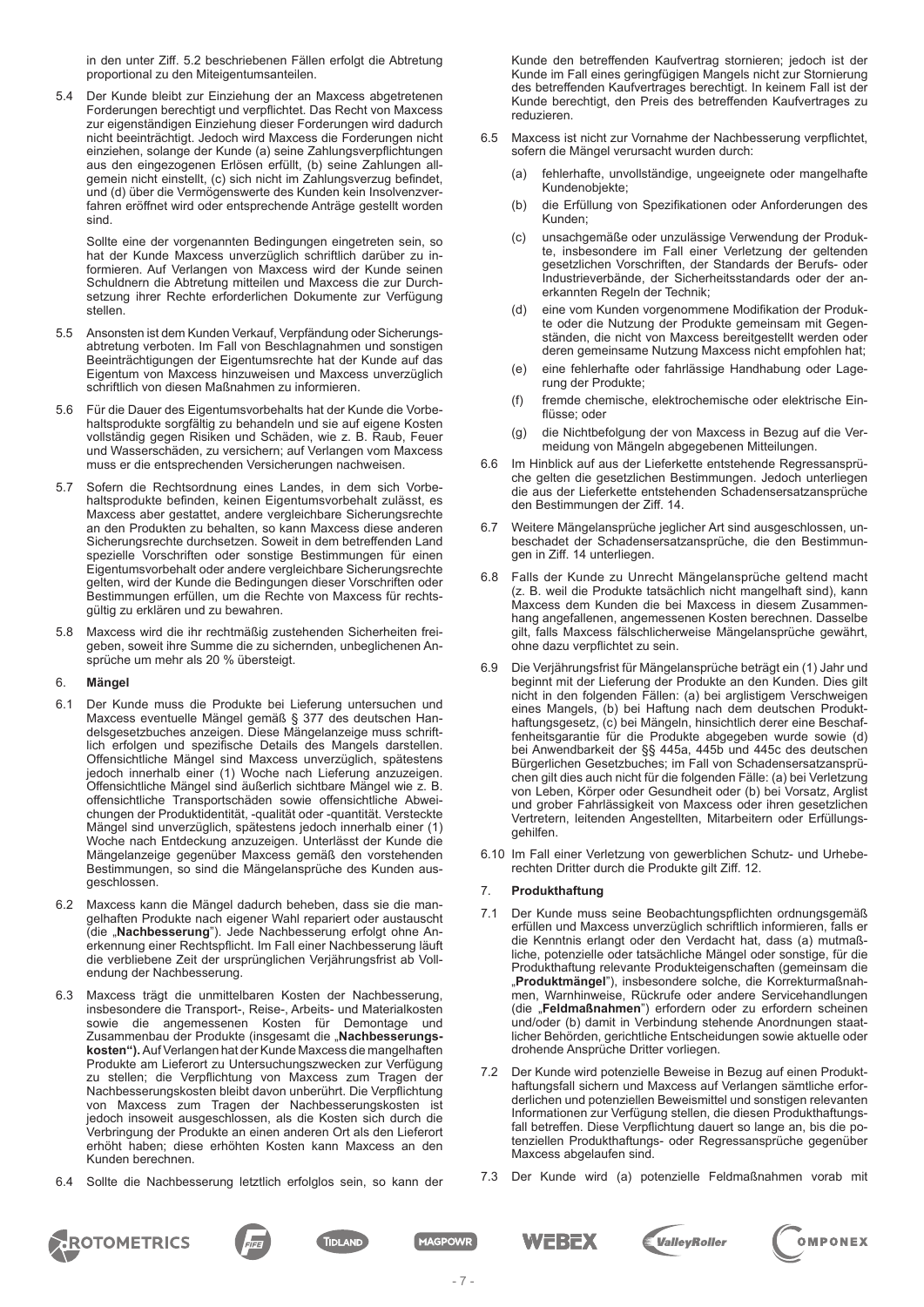Maxcess koordinieren und (b) Maxcess sämtliche in diesem Zusammenhang erforderlichen Informationen liefern. Maxcess wird auf eigene Kosten in angemessener Weise mit dem Kunden kooperieren. Der Kunde trägt jedoch die Beweislast dafür, dass (a) ein mutmaßlicher, potenzieller oder tatsächlicher Produktmangel für die Produkthaftung relevant ist und (b) Feldmaßnahmen erfordert.

- 7.4 Soweit sich nachträglich herausstellt, dass (a) der mutmaßliche, potenzielle oder tatsächliche Produktmangel keine Relevanz für die Produkthaftung hatte, und (b) der Produktmangel keine Feldmaßnahmen erfordert hätte, wird der Kunde Maxcess von sämtlichen Kosten, Aufwendungen und Schäden in diesem Zusammenhang freistellen; dies gilt nicht, falls der Kunde nicht erkannt hat und nicht erkennen konnte, dass der Produktmangel keine Relevanz für die Produkthaftung hatte.
- 7.5 Die Haftung von Maxcess dem Kunden gegenüber in Verbindung mit einem durch Produktmängel ausgelösten Rückruf ist in jedem Fall nach Umfang und Betrag auf die Deckung der Produkthaftungsversicherung bzw. der Rückrufkostenversicherung von Maxcess beschränkt, je nachdem, welche Versicherung für den jeweiligen Fall relevant ist. Diese Beschränkung gilt jedoch nicht bei Vorsatz oder Arglist von Maxcess.
- 7.6 Sofern Anspruchsberechtigte ihre Ansprüche unmittelbar gegenüber Maxcess geltend machen, wird der Kunde Maxcess von sämtlichen Kosten, Aufwendungen und Schäden in Verbindung mit einem Produktmangel sowie mit sonstigen Produkthaftungsansprüchen, insbesondere Ansprüchen Dritter, in dem Umfang freistellen, wie diese Ansprüche aus dem Verantwortungsbereich des Kunden herrühren.

#### **C. Erbringung von Serviceleistungen**

#### 8. **Serviceleistungen; Erbringung von Serviceleistungen**

- 8.1 Maxcess wird die Serviceleistungen mit der Sorgfalt eines ordentlichen Kaufmanns erbringen.
- 8.2 Teilleistungen sind insoweit zulässig, wie sie für den Kunden zumutbar sind, insbesondere dann, wenn die Erbringung der verbliebenen bestellten Serviceleistungen sichergestellt ist, und dem Kunden durch die Teilleistung kein erheblicher Mehraufwand oder keine wesentlichen zusätzlichen Kosten entstehen.
- 8.3 In Abhängigkeit von der Art der Serviceleistungen erbringt Maxcess sie in Form von Dienstleistungen im Sinne der §§ 611 ff. oder als Werkleistungen im Sinne der §§ 631 ff. des deutschen Bürgerlichen Gesetzbuches.
- 8.4 Sofern Maxcess die Serviceleistungen ausnahmsweise als Werkleistungen im Sinne der §§ 631 ff. des deutschen Bürgerlichen Gesetzbuches erbringt, gelten die folgenden Regelungen:
	- (a) Im Fall eines geringfügigen Mangels ist der Kunde nicht berechtigt, die Annahme der Serviceleistung zu verweigern.
	- (b) Bei Mängeln der Serviceleistungen kann Maxcess diese Mängel dadurch beheben, dass sie nach eigener Wahl die Mängel behebt oder die Serviceleistungen nochmals erbringt (die "**Nacherfüllung**"). Jede Nacherfüllung erfolgt ohne Anerkennung einer Rechtspflicht. Im Fall einer Nacherfüllung läuft die verbliebene Zeit der ursprünglichen Verjährungsfrist ab Vollendung der Nacherfüllung
	- (c) Sollte die Nacherfüllung letztlich erfolglos sein, so kann der Kunde den betreffenden Kaufvertrag stornieren; jedoch ist der Kunde im Fall eines geringfügigen Mangels nicht zur Stornierung des betreffenden Kaufvertrages berechtigt. In keinem Fall ist der Kunde berechtigt, den Preis des betreffenden Kaufvertrages zu reduzieren.
	- (d) Maxcess ist nicht zur Nacherfüllung verpflichtet, falls die Mängel durch die in Ziff. 6.5 (a) und (b) beschriebenen Umstände verursacht werden.
	- (e) Weitere Mängelansprüche jeglicher Art sind ausgeschlossen, unbeschadet der Schadensersatzansprüche, die den Bestimmungen in Ziff. 14 unterliegen.
	- (f) Falls der Kunde zu Unrecht Mängelansprüche geltend macht (z. B. weil die Serviceleistungen tatsächlich nicht mangelhaft sind), kann Maxcess dem Kunden die bei Maxcess in diesem Zusammenhang angefallenen, angemessenen Kosten berechnen. Dasselbe gilt, falls Maxcess fälschlicherweise Mängelansprüche gewährt, ohne dazu verpflichtet zu sein.
	- (g) Die Verjährungsfrist für Mängelansprüche beträgt ein (1) Jahr und beginnt mit der Annahme der Serviceleistungen.

Dies gilt nicht in den folgenden Fällen: (a) bei arglistigem Verschweigen eines Mangels oder (b) bei Mängeln, hinsichtlich derer eine Beschaffenheitsgarantie für die Serviceleistungen abgegeben wurde; im Fall von Schadensersatzansprüchen gilt dies auch nicht für die folgenden Fälle: (a) bei Verletzung von Leben, Körper oder Gesundheit oder (b) bei Vorsatz, Arglist und grober Fahrlässigkeit von Maxcess oder ihren gesetzlichen Vertretern, leitenden Angestellten, Mitarbeitern oder Erfüllungsgehilfen.

8.5 Im Fall einer Verletzung von gewerblichen Schutz- und Urheberechten Dritter durch die Serviceleistungen gilt Ziff. 12.

## **D. Allgemeine Bestimmungen**

## 9. **Verpflichtungen des Kunden**

- 9.1 Der Kunde wird (a) Maxcess alle erforderlichen Informationen, Dokumente, Objekte (z. B. Probestücke, Prototypen etc.) oder sonstige Materialien (gemeinsam die "**Kundenobjekte**"), die für die Lieferung der Produkte oder die Erbringung der Serviceleistungen (jeweils eine "**vertragliche Leistung**") notwendig sind, zur Verfügung stellen und (b) sämtliche ggf. vereinbarten Leistungen vornehmen, die für die Erbringung der vertraglichen Leistungen erforderlich sind.
- 9.2 Maxcess darf die Kundenobjekte zur Erbringung der vertraglichen Leistungen nutzen. Der Kunde gewährt Maxcess das (a) nicht exklusive, (b) nicht übertragbare, (c) zur Erteilung von Unterlizenzen berechtigende, (d) lizenzgebührenfreie und (e) zeitlich auf die Laufzeit des jeweiligen Vertrages beschränkte Recht zur Nutzung der Kundenobjekte für die Erbringung der vertraglichen Leistungen.
- 9.3 Die Kundenobjekte müssen (a) korrekt, (b) vollständig, (c) für die Erbringung der vertraglichen Leistungen geeignet und (d) frei von Sach- oder Rechtsmängeln sein. Maxcess ist nicht verpflichtet, die Kundenobjekte auf die Erfüllung der vorgenannten Anforderungen zu überprüfen.
- 9.4 Falls der Kunde seine Verpflichtungen aus Ziff. 9.1 nicht oder nicht rechtzeitig erfüllt, verlängern sich alle vereinbarten Termine und Zeiträume zu Gunsten von Maxcess um die Dauer des Hindernisses zuzüglich einer angemessenen Vorbereitungszeit. Weitergehende Rechte und Ansprüche von Maxcess bleiben unberührt.
- 9.5 Maxcess haftet nicht für Mängel der Produkte oder Serviceleistungen, die durch die Bereitstellung fehlerhafter, unvollständiger, ungeeigneter oder mangelhafter Kundenobjekte verursacht wurden.

## 10. **Termine und Fristen**

- 10.1 Termine und Fristen sind unverbindlich, sofern sie nicht ausdrücklich als verbindlich vereinbart wurden.
- 10.2 Die Einhaltung verbindlicher Termine und Zeiträume durch Maxcess setzt voraus, dass (a) sämtliche wirtschaftlichen und technischen Anforderungen für die aus einem Vertrag zu erbringenden, vertraglichen Leistungen geklärt sind, (b) der Kunde alle seine Verpflichtungen rechtzeitig erfüllt hat und Maxcess insbesondere die vom Kunden zu liefernden Kundenobjekte erhalten hat, (c) die für die vertraglichen Leistungen ggf. erforderlichen behördlichen Genehmigungen oder Befreiungen erteilt worden sind und (d) (ggf. vereinbarte) Vorauszahlungen bei Maxcess eingegangen sind.
- 10.3 Im Fall von unverbindlichen Terminen und Zeiträumen befindet sich Maxcess erst nach erfolglosem Ablauf einer vom Kunden gesetzten, angemessenen Nachfrist zur Erbringung der vertraglichen Leistungen im Leistungsverzug. Der Kunde darf diese Nachfrist zur Erbringung der vertraglichen Leistungen frühestens vier (4) Wochen nach Verstreichen des unverbindlichen Termins oder Zeitraums ohne Vornahme der Leistung festsetzen.
- 10.4 Befindet sich Maxcess im Leistungsverzug, so sind die aus diesem Verzug resultierenden Schadensersatzansprüche des Kunden für jede vollständige Woche des Verzugs auf 0,5% des (Netto-) Vertragswertes des jeweiligen Kaufvertrages, insgesamt jedoch auf 5 % des (Netto-) Vertragswertes des jeweiligen Kaufvertrages beschränkt. Diese Haftungsbeschränkung gilt nicht im Fall von Vorsatz oder grober Fahrlässigkeit von Maxcess oder ihrer gesetzlichen Vertreter, leitenden Angestellten, Mitarbeiter oder Erfüllungsgehilfen.
- 10.5 Der Kunde kommt in Annahmeverzug, wenn er die vertraglichen Leistungen zum verbindlichen Termin oder bei Ende des verbindlichen Zeitraums nicht annimmt. Im Fall unverbindlicher Termine









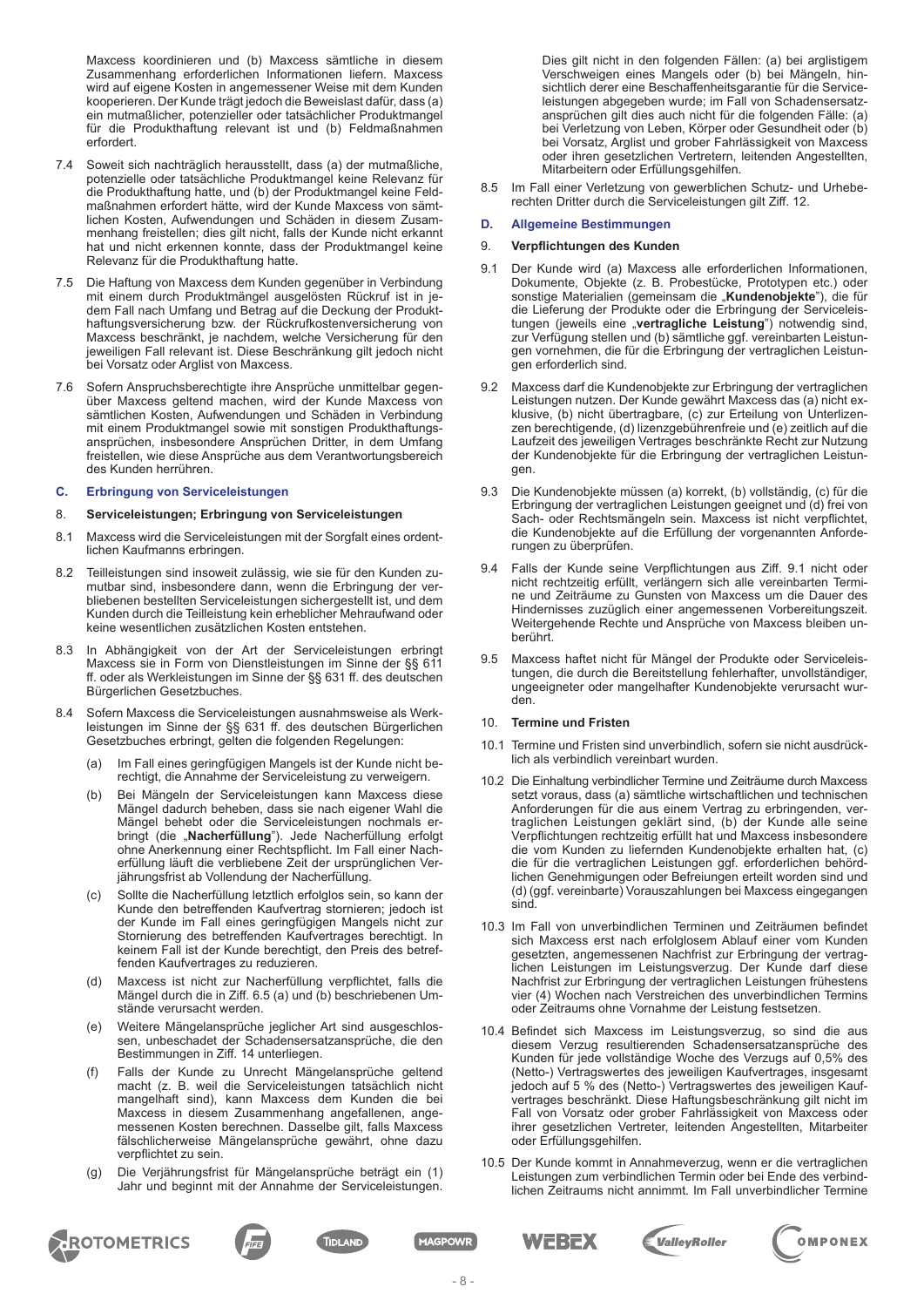oder Zeiträume kann Maxcess dem Kunden mitteilen, dass die vertraglichen Leistungen fertiggestellt sind; nimmt der Kunde diese Leistungen nicht innerhalb von zwei (2) Wochen ab Erhalt der Fertigstellungsanzeige an, so gerät er in Annahmeverzug. In den vorgenannten Fällen tritt der Annahmeverzug auch dann ein, wenn Maxcess die Produkte auf Wunsch des Kunden lagert.

## 11. **Preise und Zahlungsbedingungen**

- 11.1 Sofern nicht abweichend mit dem Kunden vereinbart, verstehen sich sämtliche Preise für die Produkte und Serviceleistungen in EURO zuzüglich der geltenden Umsatzsteuer (USt.) und weiterer zusätzlicher Kosten oder Gebühren, insbesondere Verpackungs-, Fracht-, und Versicherungskosten sowie ggf. Zollgebühren, sind nicht in den Preisen enthalten und zusätzlich vom Kunden zu tragen.
- 11.2 Sofern nicht abweichend mit dem Kunden vereinbart, verstehen sich die Preise für Produkte FCA (INCOTERMS 2020) ab Lieferort.
- 11.3 Sofern nicht abweichend mit dem Kunden vereinbart, gelten die folgenden Regelungen:

Zahlungen aus einem Kaufvertrag hat der Kunde innerhalb von dreißig (30) Tagen ab Erhalt einer von Maxcess ausgestellten Rechnung zu leisten. Sämtliche Zahlungen haben in EURO und ohne Abzug zu erfolgen. Bankgebühren oder sonstige anfallende Kosten sind vom Kunden zu tragen. Die Zahlung ist an dem Tag geleistet, an dem der betreffende Betrag auf dem bezeichneten Bankkonto von Maxcess eingeht.

- 11.4 Bei zulässigen Teillieferungen oder Teilleistungen ist Maxcess berechtigt, für jede Teillieferung bzw. Teilleistung eine Rechnung auszustellen.
- 11.5 Maxcess kann vom Kunden die Bereitstellung einer Sicherheit für seine Zahlungsverpflichtungen aus einem Kaufvertrag verlangen (z. B. eine Bankbürgschaft oder ein Akkreditiv). Alle Kosten und Gebühren in Verbindung mit der Bereitstellung dieser Sicherheit trägt der Kunde.
- 11.6 Bei Überschreitung der Zahlungsfrist gerät der Kunde ohne zusätzliche Mahnung in Zahlungsverzug*.* Mit Eintritt des Zahlungsverzuges ist Maxcess zur Berechnung von Verzugszinsen in Höhe von 9 Prozentpunkten über dem Basiszinssatz berechtigt. Weitere Rechte und Ansprüche von Maxcess auf Grund des Zahlungsverzuges des Kunden bleiben unberührt.

# 12. **Verletzung gewerblicher Schutz- und Urheberrechte Dritter**

- 12.1 Die Produkte und Serviceleistungen dürfen keine industriellen oder gewerblichen Schutz- und Urheberrechte (*intellectual pro*perty, IP) Dritter (die "IP-Rechte Dritter") im vereinbarten Vertragsgebiet verletzen.
- 12.2 Der Kunde wird Maxcess unverzüglich informieren, falls Dritte wegen der Verletzung von IP-Rechten Dritter Ansprüche gegen ihn geltend machen.
- 12.3 Maxcess kann nach alleinigem Ermessen entweder auf eigene Kosten ein für die vereinbarte oder mutmaßliche Nutzung ausreichendes Nutzungsrecht an den IP-Rechten Dritter erwerben, die Produkte oder Serviceleistungen so modifizieren, dass die IP-Rechte Dritter nicht mehr verletzt werden oder die Produkte durch neue Produkte austauschen, die keine Verletzung der IP-Rechte Dritter mehr darstellen (jede dieser Maßnahmen eine "Abhilfe**handlung**").
- 12.4 Sollte die Abhilfehandlung letztlich erfolglos sein, so kann der Kunde den betreffenden Kaufvertrag stornieren. Der Kunde ist jedoch nicht berechtigt, den Preis des betreffenden Kaufvertrages zu reduzieren.
- 12.5 Maxcess ist nicht zur Vornahme einer Abhilfehandlung verpflichtet, falls die Verletzung der IP-Rechte Dritter durch die in Ziff. 6.5 (a) bis (d) dargestellten Umstände verursacht wird.
- 12.6 Im Hinblick auf aus der Lieferkette entstehende Regressansprüche gilt Ziff. 6.6.
- 12.7 Weitere Ansprüche jeglicher Art aus der Verletzung von IP-Rechten Dritter durch die Produkte oder Serviceleistungen sind ausgeschlossen, unbeschadet der Schadensersatzansprüche, die den Bestimmungen in Ziff. 14 unterliegen.
- 12.8 Falls der Kunde zu Unrecht Ansprüche aus der Verletzung von IP-Rechten Dritter durch die Produkte oder Serviceleistungen geltend macht (z. B. weil tatsächlich keine derartige Verletzung vor-

liegt), kann Maxcess dem Kunden die bei Maxcess in diesem Zusammenhang angefallenen, angemessenen Kosten berechnen. Dasselbe gilt, falls Maxcess fälschlicherweise Ansprüche gemäß dieser Ziff. 12 gewährt, ohne dazu verpflichtet zu sein.

12.9 Die Verjährungsfrist für Ansprüche wegen der Verletzung von IP-Rechten Dritter beträgt ein (1) Jahr und beginnt (a) mit der Lieferung der Produkte an den Kunden, falls die Verletzung durch die Produkte verursacht wird, und (b) mit der Annahme der Serviceleistungen, falls die Verletzung durch die Serviceleistungen verursacht wird. Dies gilt nicht in den folgenden Fällen: (a) bei arglistigem Verschweigen eines Mangels, (b) bei Haftung nach dem deutschen Produkthaftungsgesetz, (c) bei Mängeln, hinsichtlich derer eine Beschaffenheitsgarantie für die vertraglichen Leistungen abgegeben wurde sowie (d) bei Anwendbarkeit der §§ 445a, 445b und 445c des deutschen Bürgerlichen Gesetzbuches; im Fall von Schadensersatzansprüchen gilt dies auch nicht für die folgenden Fälle: (a) bei Verletzung von Leben, Körper oder Gesundheit oder (b) bei Vorsatz, Arglist und grober Fahrlässigkeit von Maxcess oder ihren gesetzlichen Vertretern, leitenden Angestellten, Mitarbeitern oder Erfüllungsgehilfen.

## 13. **Objekte von Maxcess**

- 13.1 Falls Maxcess dem Kunden Informationen, Dokumente, Objekte (z. B. Probestücke, Prototypen etc.) oder sonstige Materialien (gemeinsam die "**Maxcess-Objekte**") zur Verfügung stellt, behält sich Maxcess, sofern nicht abweichend vereinbart, das Eigentums- und Urheberrecht vor.
- 13.2 Die Maxcess-Objekte dürfen nur zu vertraglichen Zwecken genutzt und nicht übertragen, unterlizenziert, kopiert, vervielfältigt oder Dritten zugänglich gemacht werden, sofern keine abweichende Vereinbarung besteht. Die Maxcess-Objekte sind auf Verlangen unverzüglich an Maxcess zurückzugeben.

# **E. Schlussbestimmungen**

## 14. **Haftungsbeschränkung**

- 14.1 Maxcess haftet nur (a) bei Übernahme einer Garantie, (b) bei Vorliegen einer Haftung nach dem deutschen Produkthaftungsgesetz, (c) bei vorsätzlichem, arglistigem oder grob fahrlässigem Verhalten, (d) im Fall der Verletzung von Körper, Leben oder Gesundheit oder (e) im Fall der Verletzung einer wesentlichen Vertragspflicht, d. h. einer Pflicht, deren Erfüllung für die ordnungsgemäße Durchführung eines Vertrags essentiell wichtig ist und auf deren Erfüllung der Kunde regelmäßig vertraut und vertrauen darf.
- 14.2 Im Fall einer leicht fahrlässigen Verletzung von wesentlichen Vertragspflichten ist die Haftung von Maxcess jedoch auf vertragstypisch vorhersehbare Schäden beschränkt.
- 14.3 In den in Ziff. 14.2 bezeichneten Fällen ist die Haftung von Maxcess für Schäden jeweils auf einen Betrag beschränkt, der dem doppelten (Netto-) Vertragswert des betreffenden Kaufvertrages entspricht, jedoch maximal EUR 100.000 pro Schadensereignis und EUR 200.000 pro Kalenderjahr beträgt.
- 14.4 In den in Ziff. 14.2 bezeichneten Fällen ist die Haftung von Maxcess für entgangenen Gewinn und Geschäftsausfall sowie für sonstige mittelbare oder Folgeschäden in jedem Fall ausgeschlossen.
- 14.5 Ansonsten besteht, unabhängig von der Rechtsgrundlage (Vertrag, unerlaubte Handlung, Freistellungen etc.), keinerlei Haftung von Maxcess.
- 14.6 Sofern und soweit die Haftung von Maxcess nach den vorstehenden Bestimmungen beschränkt oder ausgeschlossen ist, gilt dies auch für die entsprechende persönliche Haftung der gesetzlichen Vertreter, leitenden Angestellten, Mitarbeiter und Erfüllungsgehilfen von Maxcess.
- 14.7 Die in den Ziff. 6.5, 7.5, 8.4 (d), 9.5, 10.4 und 12.5 dargestellten Haftungsbeschränkungen und -ausschlüsse bleiben unberührt.

## 15. **Höhere Gewalt**

15.1 Wird Maxcess durch Umstände wie z. B. Mobilisierung, Krieg, Bürgerkrieg, Terrorismus, Unruhen, Aufstand, Embargos, Naturkatastrophen, Epidemien, Pandemien, Feuer, gesetzgeberische Aktivitäten, gerichtliche Entscheidungen oder behördliche Anordnungen oder durch sonstige unvorhersehbare Ereignisse außerhalb des Verantwortungsbereichs von Maxcess wie z. B. Arbeitskämpfe, Streiks oder rechtmäßige Aussperrungen, Betriebs- oder Transportunterbrechungen, Schwierigkeiten bei der Beschaffung von Rohstoffen oder Verzug von Lieferanten (insgesamt die